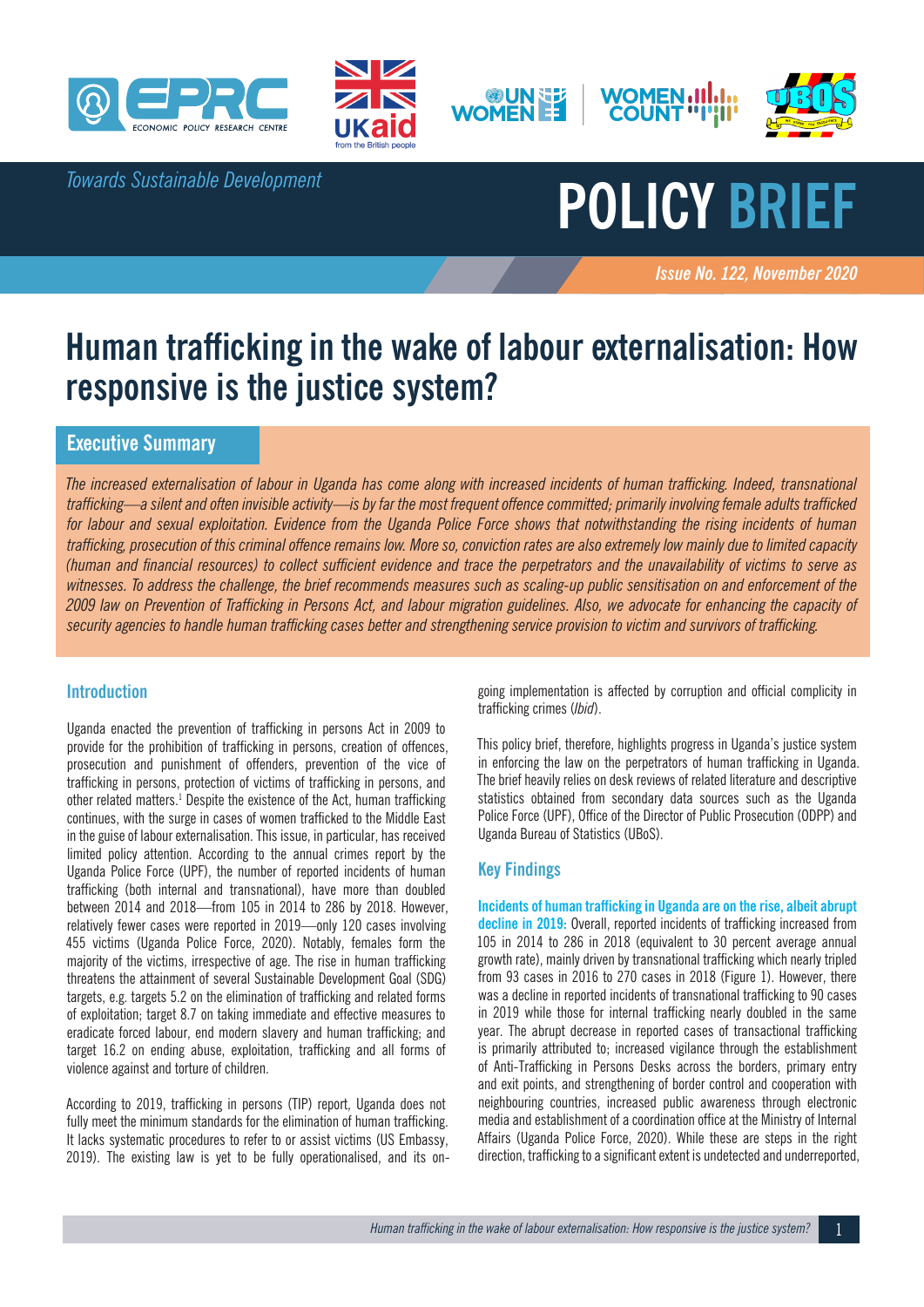and there is a need for more strengthened measures for addressing it.

Illegal recruitment is reported as the leading contributor to incidents of transnational trafficking in persons (Uganda Police Force, 2018). The primary destinations for victims of international trafficking are the Middle East (particularly Oman, UAE, and Jordan) and Kenya (*ibid*). Trafficking across borders is majorly driven by a combination of *push* factors (such as rampant youth unemployment, poverty, high population growth) and *pull* factors such as opportunities of work abroad, demand for commercial sex services, and inadequate migration policies and laws (Human Trafficking Institute, 2017). On the other hand, internal trafficking is comprised mainly of children from Karamoja sub-region and refugee Camps in West Nile and South Western Uganda, who are trafficked to Kampala and nearby urban centres for child labour, radicalisation, street begging, and sexual exploitation (Uganda Police Force, 2019).



Source: Author's construct using data from UPF (2020)

*Note: Disaggregated data by trafficking offence for 2014 and 2015 was not available.*

**Females are the major victims of trafficking:** Seven in every ten victims of human trafficking are females (combined 76 percent for internal and 80 percent of transnational trafficking). Furthermore, female children are the primary victims of internal trafficking, constituting 71 percent of the victims. In contrast, female adults are the primary victims of transnational trafficking, accounting for 73 percent of the victims. Overall, children are the majority of victims of internal trafficking at 91 percent while adults are the majority of victims of transnational victims—at 88 percent.





**Adult labour exploitation drives transnational trafficking while internal trafficking is driven by child labour and radicalisation:** Between 2017 and 2019, close to six in ten (59 percent) victims of international trafficking were also victims of adult labour exploitation. Also, child labour and radicalisation (i.e. illegal activities such as petty thefts, drug trafficking) are the primary forms of exploitation for victims of internal trafficking (Figure 3). This suggests that economic exploitation underpins the practice of internal and transnational trafficking. While the underlying reasons for trafficking irrespective of form are clear, the actual nature of exploitation for close to 50 percent of international victims is unknown.

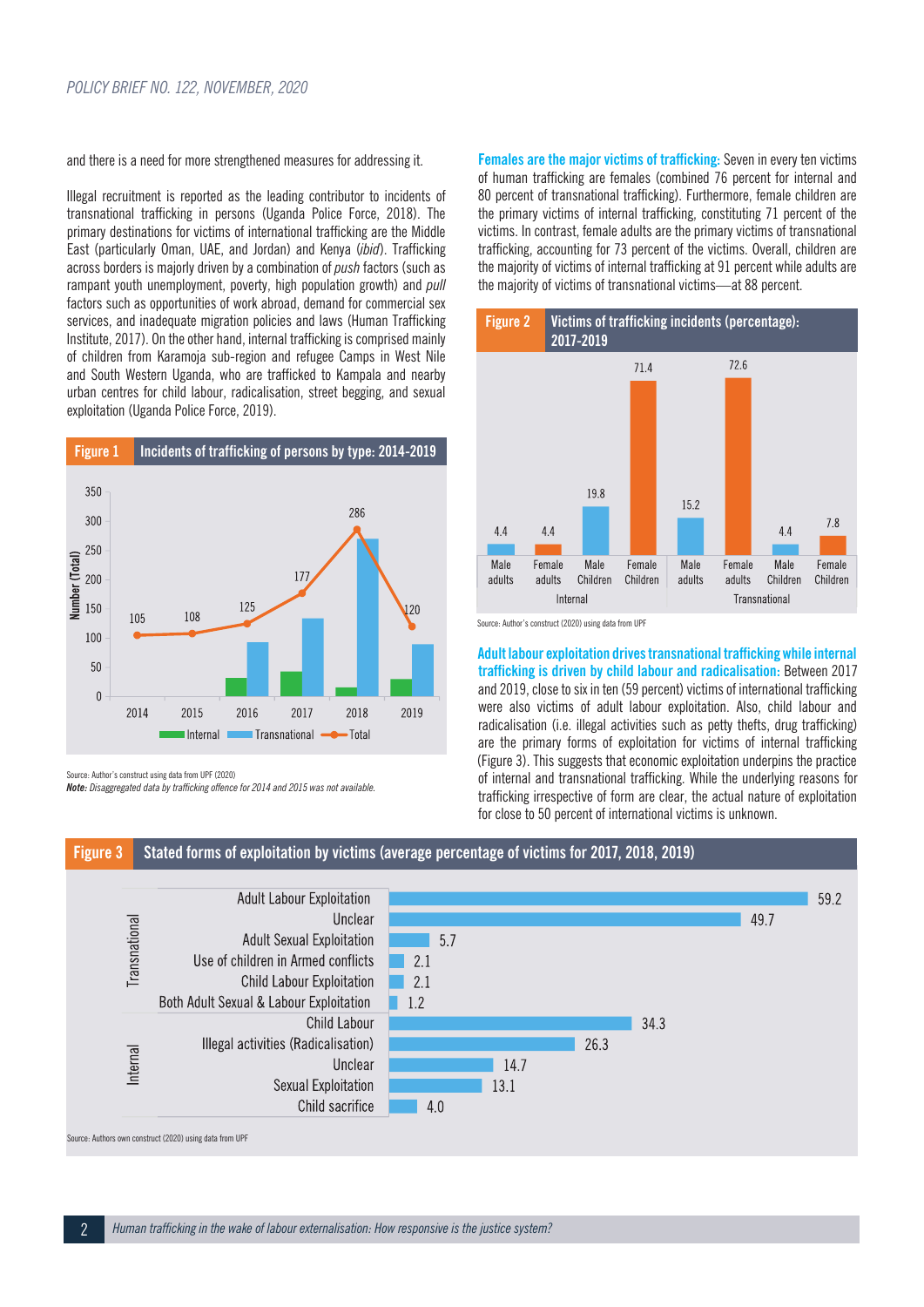**Prosecution rate for trafficking cases is still low:** Although there was a slight increase in the rate of prosecution of the registered cases between 2013 and 2016 (29 percent vs. 52 percent), it declined by 26 percentage points by 2019 (Figure 4). On average, over the six years, only three in ten reported cases (32 percent) were forwarded to court for prosecution annually, with slightly higher prosecution rate for adult trafficking compared to child trafficking. Delays in investigations mostly explain the low prosecution rate due to limited training of police and immigration officers in handling human trafficking offences, further exacerbated by the high rate of transfer of police officers (Uganda Police Force, 2018). Also, corruption and official complicity in trafficking crimes continue to undermine investigations and prosecution (US Embassy, 2019). Furthermore, limited funding for witness protection, investigations, and prosecution continues to disable access to justice, especially by victims of transnational trafficking. Such a low rate of prosecution gives the perpetrators a sense of impunity, allowing for the continued practise of such crimes.



Author's construct (2020) using data from UPF

**The conviction rate for human trafficking offences is barely above average:** On average, about five in ten concluded cases (54 percent) are convicted annually, while 39 percent of them are dismissed, and 8 percent are acquitted (Figure 5). Nonetheless, the conviction rate declined by 18 percentage points between 2017/18 and 2018/19 while the dismissal rate increased by eight percentage points in the same period. The average conviction rate is attributed mainly to limited evidence, especially on transnational trafficking, due to limited facilitation to gather evidence from abroad (Uganda Police Force, 2018).



Source: Authors' own construct (2020) using data from UPF

#### **Conclusions**

A law on the prevention of trafficking in persons in Uganda exists. However, despite its existence for more than ten years, the implementation strategy and targets to track performance are non-existent. As such, cases of human trafficking are on the rise in Uganda. This undermines achievements of the specific targets mentioned in SDGs 5, 8 and 16. Human trafficking has both age and gender biases with females mainly as victims. Specifically, while the victims of internal trafficking are mostly children, those for transnational trafficking are adults. Further, females are the primary victims of both forms of human trafficking. Notwithstanding the rising incidents of human trafficking, the prosecution is still low primarily due to delays in investigations owing to limited financial resources and expertise to investigate the cases, especially transnational trafficking. More so, the conviction rate is barely above average due to limited evidence, especially on international trafficking cases. These gaps raise policy concerns, and this puts to question the implementation and enforcement of the Prevention of Trafficking in Persons Act, 2009.

#### **Recommendations**

a) **Reviewing the efficacy of the existing legal framework and developing a clear implementation strategy of existing laws.** As part of the long-term strategy to stamp out human trafficking, the Uganda Law Reform Commission should review the efficacy of the existing national laws with a view of making recommendations for their improvement. This review should also consider extraterritorial legal measures to address transnational trafficking. Relatedly, the Ministry of Internal Affairs should develop a comprehensive implementation strategy of the Act and undertake awareness rising on the same. Furthermore, the Ministry of Gender, Labour and Social Development should scale-up sensitisation of the masses especially in up-country districts about the guidelines for safe labour migration.